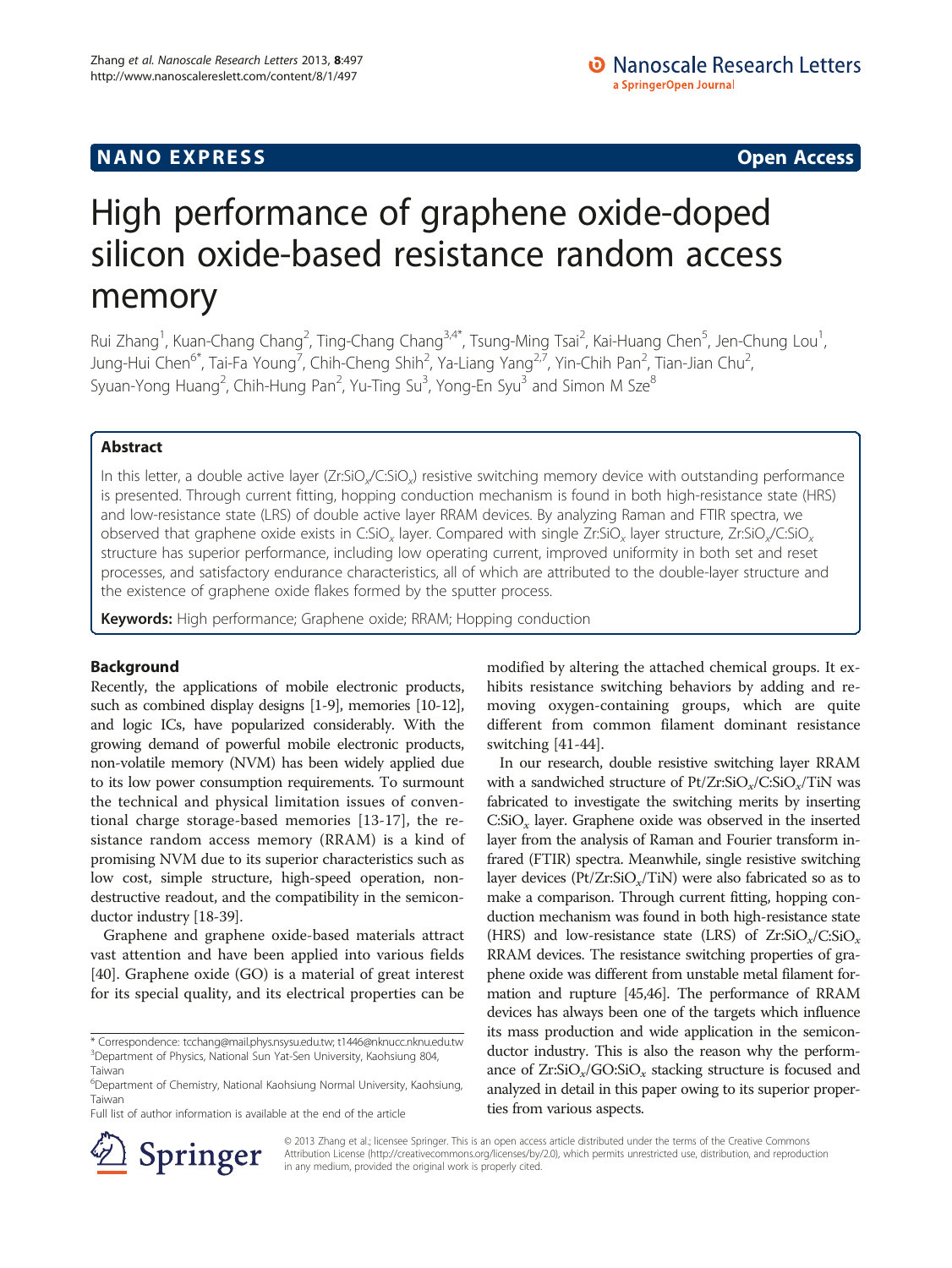### <span id="page-1-0"></span>**Methods**

The experimental specimens were prepared as follows: for the single active layer specimen, the  $Zr:SiO_x$  thin film (about 20 nm) was deposited on the  $TiN/Ti/SiO<sub>2</sub>/Si$  substrate by co-sputtering with the pure  $SiO<sub>2</sub>$  and Zr targets. The active layer was deposited onto patterned TiN bottom electrode, and the sputtering power was fixed at RF power 200 and 20 W for  $SiO<sub>2</sub>$  and Zr targets, respectively. The co-sputtering was executed in argon ambient ( $Ar = 30$  sccm) with a working pressure of 6 mTorr at room temperature. However, for the double resistive switching layer specimen, first a  $C:SiO<sub>x</sub>$  film (about 6 nm) was deposited by co-sputtering with the  $SiO<sub>2</sub>$  and C targets. The sputtering power was fixed at RF power 200 and 5 W for  $SiO<sub>2</sub>$  and C targets, respectively. The co-sputtering was also executed in argon ambient  $(Ar = 30$  sccm) with a working pressure of 6 mTorr at room temperature. Then, the layer of  $Zr:SiO<sub>x</sub>$ (about 14 nm) was deposited with the same RF power,

argon ambient, and working pressure as antecedent single  $Zr:SiO_x$  layer specimen.

Ultimately, the Pt top electrode of 200-nm thickness was deposited on both specimens by direct current (DC) magnetron sputtering. The entire electrical measurements of devices with the Pt electrode of 250-μm diameter were performed using Agilent B1500 semiconductor parameter analyzer (Santa Clara, CA, USA). Besides, Xray photoelectron spectroscopy (XPS), FTIR, and Raman spectroscopy were used to analyze the mole fraction, chemical composition, and bonding of these insulator materials, respectively.

## Results and discussion

A forming process using DC voltage sweeping with a compliance current of 10 μA is required to activate all of the RRAM devices. Afterwards, the DC voltage sweeping cycling test is performed to evaluate both types of devices. Figure 1b shows that  $Zr:SiO_x/C:SiO_x$  RRAM



Zr:SiO<sub>2</sub> and Zr:SiO<sub>2</sub>/C:SiO<sub>2</sub> RRAM devices.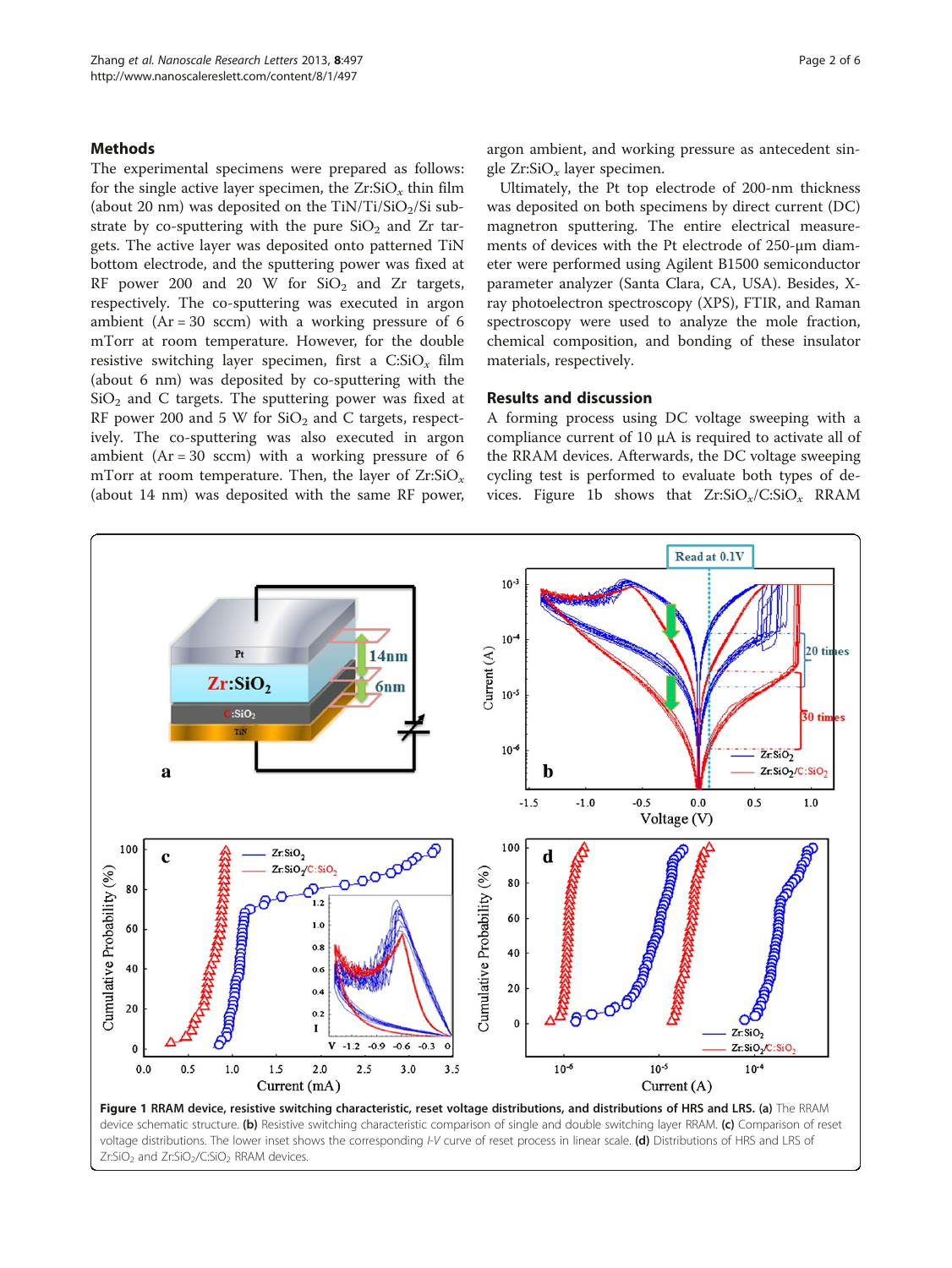<span id="page-2-0"></span>

devices exhibit smaller working current on both LRS and HRS. It is noted that the single  $Zr:SiO_x$  layer device shows less attractive characteristics during DC sweeping cycles, including smaller ratio between HRS and LRS, unstable set voltage, and lower degree of uniformity in reset process. If we define the read voltage 0.1 V, the on/ off ratios of single- and double-layer devices is 20 and 30, respectively. Meanwhile, from Figure [1c](#page-1-0),d, we can see that both the reset voltage and stability between HRS and LRS of  $Pt/Zr:SiO_x/TiN$  RRAM show wider distributions compared with  $Pt/Zr:SiO_x/C:SiO_x/TiN$  structure devices.

Through current fitting, we find that both LRS and HRS of double resistive switching layer devices have hopping conduction mechanism, owing to the introduction of carbon element [\[43](#page-5-0)], while single resistive switching layer devices exhibit Poole-Frenkel conduction in HRS and Ohmic conduction in LRS (Figure 2).

After that, we utilize material spectra analyses to find out the reason for better performance. First, XPS is applied, from which we obtain the mole fraction of each element in  $\text{C:SiO}_x$  and  $\text{Zr:SiO}_x$  films. The corresponding element ratios in C:SiO<sub>x</sub> and Zr:SiO<sub>x</sub> are C/Si/O = 7.9:27.32:66.19 and Zr/ Si/O = 7.49:26.32:66.19, respectively. To better understand

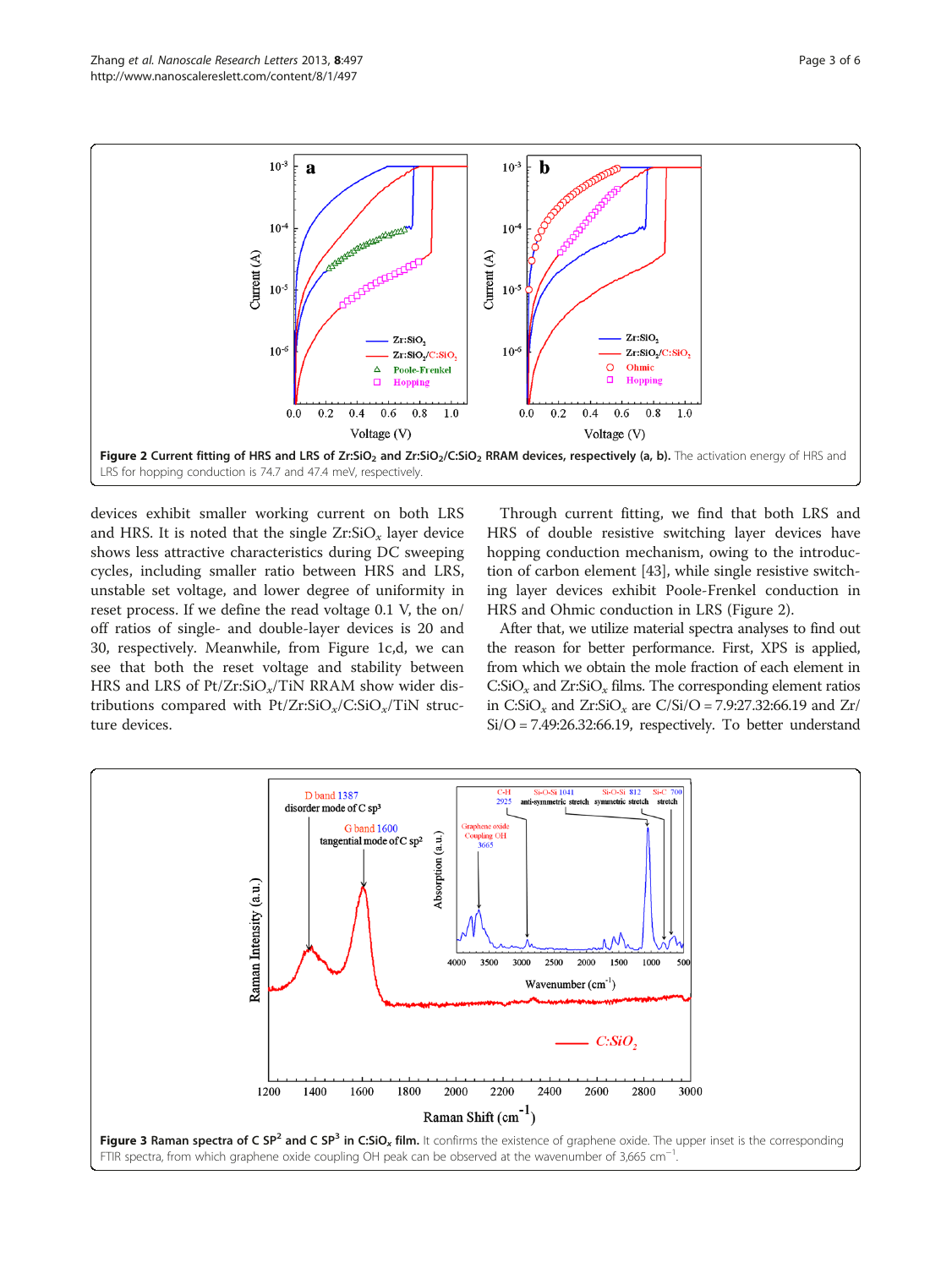

the impact of the inserted  $C.SiO<sub>x</sub>$  layer, it is further analyzed by Raman spectroscopy, from which we find typical graphene oxide Raman spectra which is comprised of a higher G band peak and a lower D band peak (Figure [3](#page-2-0)) [[41,47](#page-5-0)]. In order to further testify the existence of graphene oxide and find its chemical bonding type, FTIR spectroscopy is used to analyze  $C:SiO<sub>x</sub>$  film. Graphene oxide coupling OH peak can be observed at the wavenumber of  $3,665$  cm<sup>-1</sup>, as shown in the top right FTIR spectra of Figure [3.](#page-2-0)

The resistive switching mechanism in  $Zr:SiO<sub>x</sub>$  can be explained by the stochastic formation and rupture of conduction filaments. This is also the reason why we can find Ohmic conduction mechanism in LRS and Pool-Frenkel conduction mechanism in HRS. As in LRS, electrons conduct through metal filaments from the top electrode to the bottom electrode, and in HRS, electrons conduct through shallow defects between the tip of ruptured filament and the bottom TiN electrode. Due to the stochastic formation of conduction filament process, single active layer RRAM device exhibits less stable set voltage and lower degree of uniformity in the reset process.

Comparatively, the  $C:SiO<sub>x</sub>$  film works as the switching layer, in which the carrier will hop through the carbon atoms within the carbocycle. If the bottom TiN electrode is applied with a negative bias, oxygen atoms are repelled to the reverse direction of TiN electrode and adsorbed by graphene oxide. With the adsorption of oxygen atoms, carbon-carbon bonds are stretched and carbocycle is enlarged, which results in longer hopping distance of carriers. The adsorption and desorption of oxygen-containing groups are responsible for the resistive switching in graphene oxide-doped silicon RRAM [\[41-44](#page-5-0)]. Compared with random formation of conduction filament process, adsorption and desorption of oxygen-containing groups are more stable, as the movement of oxygen-containing groups is much more directional (to graphene oxide). Meanwhile, conduction path always exists, and the difference is hopping distance variation and oxidation rate of graphene oxide. At the top  $Zr:SiO<sub>2</sub>$  layer, the metal filament serves as the conduction way and has the ability of concentrating the electrical field, which facilitates the adsorption and desorption processes of oxygen chemical groups.

To further evaluate the memory performance, measurement of endurance and retention of both kinds of devices is performed. The retention properties of both types of devices remain stable even after  $10^4$  s at 85°C, which satisfy the NVM requirements. The endurance performance is shown in Figure 4. During  $10<sup>4</sup>$  pulse cycles, the HRS and LRS of  $Zr:SiO_x$  RRAM are short (Figure 4a). While in  $Zr$ :  $SiO_x/C:SiO_x$  RRAM device, it exhibits stable HRS and LRS even after more than  $10^6$  pulse cycles (Figure 4b).

#### Conclusion

In conclusion, by co-sputtering C and Zr with  $SiO<sub>2</sub>$ , respectively, we fabricated a double resistive switching layer RRAM, which has significantly outstanding performance. Both FTIR and Raman spectra confirm the existence of graphene oxide in the switching layer of double active layer RRAM devices. Compared with the stochastic formation of conducting filaments, the adsorption and desorption of oxygen atoms from carbocycle work much more stable. This is also the reason why  $Zr:SiO_x/C:SiO_x$  structure has superior switching performance and higher stability.

#### Competing interests

The authors declare that they have no competing interests.

#### Authors' contributions

RZ and K-CC designed and set up the experimental procedure. T-CC and J-HC planned the experiments and agreed with the paper's publication. T-MT, K-HC, J-CL, and T-FY revised the manuscript critically and made some changes. C-CS fabricated the devices with the assistance of Y-LY and Y-CP. T-JC and S-YH conducted the electrical measurement of the devices. C-HP performed the XPS spectra measurement. Y-TS conducted the FTIR spectra measurement. Y-ES performed the Raman spectra measurement. SMS assisted in the data analysis. All authors read and approved the final manuscript.

#### Acknowledgements

This work was performed at the National Science Council Core Facilities Laboratory for Nano-Science and Nano-Technology in the Kaohsiung-Pingtung area and was supported by the National Science Council of the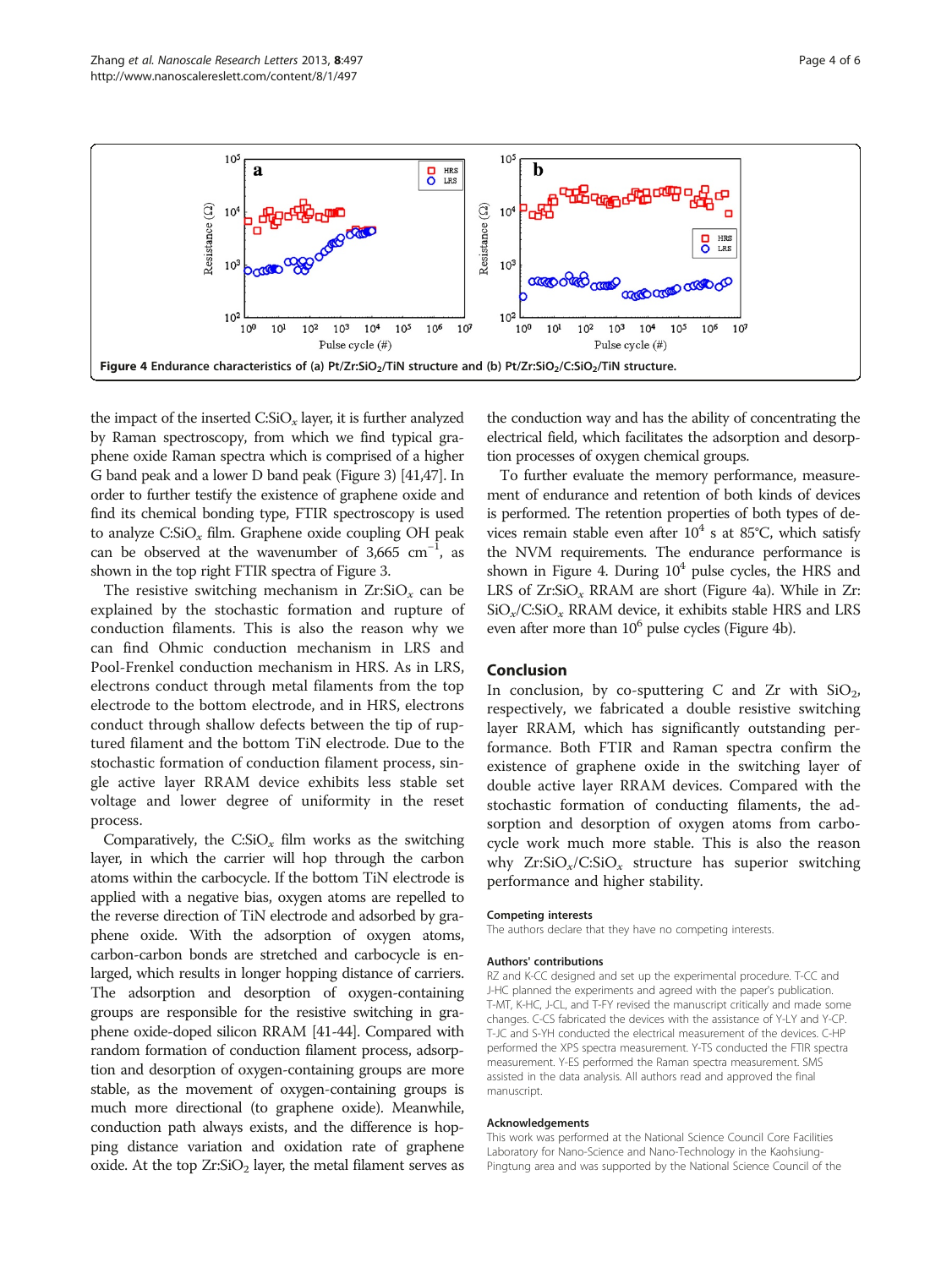<span id="page-4-0"></span>Republic of China under contract nos. NSC-102-2120-M-110-001, and NSC 101-2221-E-110-044-MY3.

#### Author details

<sup>1</sup>School of Software and Microelectronics, Peking University, Beijing 100871, People's Republic of China. <sup>2</sup>Department of Materials and Optoelectronic Science, National Sun Yat-Sen University, Kaohsiung 804, Taiwan. <sup>3</sup>Department of Physics, National Sun Yat-Sen University, Kaohsiung 804, Taiwan. <sup>4</sup>Advanced Optoelectronics Technology Center, National Cheng Kung University, Tainan 700, Taiwan. <sup>5</sup>Department of Electronic Engineering and Computer Science, Tung-Fang Design Institute, Kaohsiung, Taiwan. 6 Department of Chemistry, National Kaohsiung Normal University, Kaohsiung, Taiwan. <sup>7</sup>Department of Mechanical and Electro-Mechanical Engineering, National Sun Yat-Sen University, Kaohsiung, Taiwan. <sup>8</sup>Department of Electronics Engineering, National Chiao Tung University, Hsinchu, Taiwan.

#### Received: 22 August 2013 Accepted: 11 October 2013 Published: 21 November 2013

#### References

- 1. Nomura K, Ohta H, Takagi A, Kamiya T, Hirano M, Hosono H: Roomtemperature fabrication of transparent flexible thin-film transistors using amorphous oxide semiconductors. Nature 2004, 432:488.
- Tsai CT, Chang TC, Chen SC, Lo I, Tsao SW, Hung MC, Chang JJ, Wu CY, Huang CY: Influence of positive bias stress on N<sub>2</sub>O plasma improved InGaZnO thin film transistor. Appl Phys Lett 2010, 96:242105.
- 3. Chen TC, Chang TC, Tsai CT, Hsieh TY, Chen SC, Lin CS, Hung MC, Tu CH, Chang JJ, Chen PL: Behaviors of InGaZnO thin film transistor under illuminated positive gate-bias stress. Appl Phys Lett 2010, 97:112104.
- Yabuta H, Sano M, Abe K, Aiba T, Den T, Kumomi H: High-mobility thin-film transistor with amorphous InGaZnO<sub>4</sub> channel fabricated by room temperature rf-magnetron sputtering. Appl Phys Lett 2006, 89:112123.
- Chen TC, Chang TC, Hsieh TY, Lu WS, Jian FY, Tsai CT, Huang SY, Lin CS: Investigating the degradation behavior caused by charge trapping effect under DC and AC gate-bias stress for InGaZnO thin film transistor. Appl Phys Lett 2011, 99:022104.
- 6. Chung WF, Chang TC, Li HW, Chen SC, Chen YC, Tseng TY, Tai YH: Environment-dependent thermal instability of sol–gel derived amorphous indium-gallium-zinc-oxide thin film transistors. Appl Phys Lett 2011, 98:152109.
- 7. Jeong S, Ha YG, Moon J, Facchetti A, Marks TJ: Role of gallium doping in dramatically lowering amorphous-oxide processing temperatures for solution-derived indium zinc oxide thin-film transistors. Adv Mater 2010, 22:1346–1350.
- Tsao SW, Chang TC, Huang SY, Chen MC, Chen SC, Tsai CT, Kuo YJ, Chen YC, Wu WC: Hydrogen-induced improvements in electrical characteristics of a-IGZO thin-film transistors. Solid State Electron 2010, 54:1497–1499.
- 9. Chen TC, Chang TC, Hsieh TY, Tsai CT, Chen SC, Lin CS, Hung MC, Tu CH, Chang JJ, Chen PL: Light-induced instability of an InGaZnO thin film transistor with and without  $SiO<sub>x</sub>$  passivation layer formed by plasmaenhanced-chemical-vapor-deposition. Appl Phys Lett 2010, 97:192103.
- 10. Chen WR, Chang TC, Yeh JL, Sze SM, Chang CY: Reliability characteristics of NiSi nanocrystals embedded in oxide and nitride layers for nonvolatile memory application. Appl Phys Lett 2008, 92:152114.
- 11. Yeh PH, Chen LJ, Liu PT, Wang DY, Chang TC: Metal nanocrystals as charge storage nodes for nonvolatile memory devices. Electrochim Acta 2007, 52:2920–2926.
- 12. Jiang DD, Zhang MH, Huo ZL, Wang Q, Liu J, Yu ZA, Yang XN, Wang Y, Zhang B, Chen JN, Liu M: A study of cycling induced degradation mechanisms in Si nanocrystal memory devices. Nanotechnology 2011, 22:254009.
- 13. Pavan P, Bez R, Olivo P, Zanoni E: Flash memory cells an overview. Proc IEEE 1997, 85:8.
- 14. Bu J, White MH: Design considerations in scaled SONOS nonvolatile memory devices. Solid State Electron 2001, 45:1.
- 15. Chang TC, Jian FY, Chen SC, Tsai YT: Developments in nanocrystal memory. Mater Today 2011, 14:608.
- 16. Zhen L, Guan W, Shang L, Liu M, Liu G: Organic thin-film transistor memory with gold nanocrystals embedded in polyimide gate dielectric. J Phys D Appl Phys 2008, 41:135111.
- 17. Tsai YT, Chang TC, Lin CC, Chen SC, Chen CW, Sze SM, Yeh FS, Tseng TY: Influence of nanocrystals on resistive switching characteristic in binary

metal oxides memory devices. Electrochem Solid-State Lett 2011, 14:H135–H138.

- 18. Guan WH, Long SB, Jia R, Liu M: Nonvolatile resistive switching memory utilizing gold nanocrystals embedded in zirconium oxide. Appl Phys Lett 2007, 91:062111.
- 19. Liu Q, Guan WH, Long SB, Jia R, Liu M, Chen JN: Resistive switching memory effect of  $ZrO<sub>2</sub>$  films with  $Zr<sup>+</sup>$  implanted. Appl Phys Lett 2008, 92:012117.
- 20. Syu YE, Chang TC, Tsai TM, Hung YC, Chang KC, Tsai MJ, Kao MJ, Sze SM: Redox reaction switching mechanism in RRAM device with Pt/CoSiOX/ TiN structure. IEEE Electron Device Lett 2011, 32:545.
- 21. Tsai TM, Chang KC, Chang TC, Chang GW, Syu YE, Su YT, Liu GR, Liao KH, Chen MC, Huang HC, Tai YH, Gan DS, Sze SM: Origin of hopping conduction in Sn-doped silicon oxide RRAM with supercritical  $CO<sub>2</sub>$  fluid treatment. IEEE Electron Device Lett 2012, 33:1693.
- 22. Tsai TM, Chang KC, Chang TC, Syu YE, Chuang SL, Chang GW, Liu GR, Chen MC, Huang HC, Liu SK, Tai YH, Gan DS, Yang YL, Young TF, Tseng BH, Chen KH, Tsai MJ, Ye C, Wang H, Sze SM: Bipolar resistive RAM characteristics induced by nickel incorporated into silicon oxide dielectrics for IC applications. IEEE Electron Device Lett 2012, 33:1696.
- 23. Chen MC, Chang TC, Tsai CT, Huang SY, Chen SC, Hu CW, Sze SM, Tsai MJ: Influence of electrode material on the resistive memory switching property of indium gallium zinc oxide thin films. Appl Phys Lett 2010, 96:262110.
- 24. Syu YE, Chang TC, Lou JH, Tsai TM, Chang KC, Tsai MJ, Wang YL, Liu M, Simon M, Sze SM: Atomic-level quantized reaction of  $HfO_x$  memristor. Appl Phys Lett 2013, 102:172903.
- 25. Liu M, Abid Z, Wang W, He XL, Liu Q, Guan WH: Multilevel resistive switching with ionic and metallic filaments. Appl Phys Lett 2009, 94:233106.
- 26. Chang KC, Tsai TM, Chang TC, Wu HH, Chen JH, Syu YE, Chang GW, Chu TJ, Liu GR, Su YT, Chen MC, Pan JH, Chen JY, Tung CW, Huang HC, Tai YH, Gan DS, Sze SM: Characteristics and mechanisms of silicon-oxide-based resistance random access memory. IEEE Electron Device Lett 2013, 34:399-401.
- 27. Li YT, Long SB, Zhang MH, Liu Q, Zhang S, Wang Y, Zuo QY, Liu S, Liu M: Resistive switching properties of Au/ZrO<sub>2</sub>/Ag structure for low voltage nonvolatile memory applications. IEEE Electron Device Lett 2010, 31:117–119.
- 28. Chang KC, Pan CH, Chang TC, Tsai TM, Zhang R, Lou JC, Young TF, Chen JH, Shih CC, Chu TJ, Chen JY, Su YT, Jiang JP, Chen KH, Huang HC, Syu YE, Gan DS, Sze SM: Hopping effect of hydrogen-doped silicon oxide insert RRAM by supercritical CO<sub>2</sub> fluid treatment. IEEE Electron Device Lett 2013, 34:617–619.
- 29. Chang KC, Tsai TM, Chang TC, Wu HH, Chen KH, Chen JH, Young TF, Chu TJ, Chen JY, Pan CH, Su YT, Syu YE, Tung CW, Chang GW, Chen MC, Huang HC, Tai YH, Gan DS, Wu JJ, Hu Y, Sze SM: Low temperature improvement method on Zn:SiOx resistive random access memory devices. IEEE Electron Device Lett 2013, 34:511-513.
- 30. Syu YE, Chang TC, Tsai TM, Chang GW, Chang KC, Lou JH, Tai YH, Tsai MJ, Wang YL, Sze SM: Asymmetric carrier conduction mechanism by tip electric field in WSiOx resistance switching device. IEEE Electron Device Lett 2012, 33(3):342–344.
- 31. Chang KC, Tsai TM, Zhang R, Chang TC, Chen KH, Chen JH, Young TF, Lou JC, Chu TJ, Shih CC, Pan JH, Su YT, Tung CW, Chen MC, Wu JJ, Hu Y, Sze SM: Electrical conduction mechanism of  $Zn:SiO<sub>x</sub>$  resistance random access memory with supercritical CO<sub>2</sub> fluid process. Appl Phys Lett 2013, 103:083509.
- 32. Chang KC, Zhang R, Chang TC, Tsai TM, Lou JC, Chen JH, Young TF, Chen MC, Yang YL, Pan YC, Chang GW, Chu TJ, Shih CC, Chen JY, Pan CH, Su YT, Syu YE, Tai YH, Sze SM: Origin of hopping conduction in graphene-oxidedoped silicon oxide resistance random access memory devices. IEEE Electron Device Lett 2013, 34(5):677–679.
- 33. Tsai TM, Chang KC, Chang TC, Syu YE, Liao KH, Tseng BH, Sze SM: Dehydroxyl effect of Sn-doped silicon oxide resistance random access memory with supercritical CO<sub>2</sub> fluid treatment. Appl Phys Lett 2012, 101:112906.
- 34. Chang KC, Tsai TM, Chang TC, Syu YE, Liao KH, Chuang SL, Li CH, Gan DS, Sze SM: The effect of silicon oxide based RRAM with tin doping. Electrochem Solid-State Lett 2012, 15(3):H65–H68.
- 35. Chang KC, Tsai TM, Chang TC, Syu YE, Wang C-C, Liu SK, Chuang SL, Li CH, Gan DS, Sze SM: Reducing operation current of Ni-doped silicon oxide